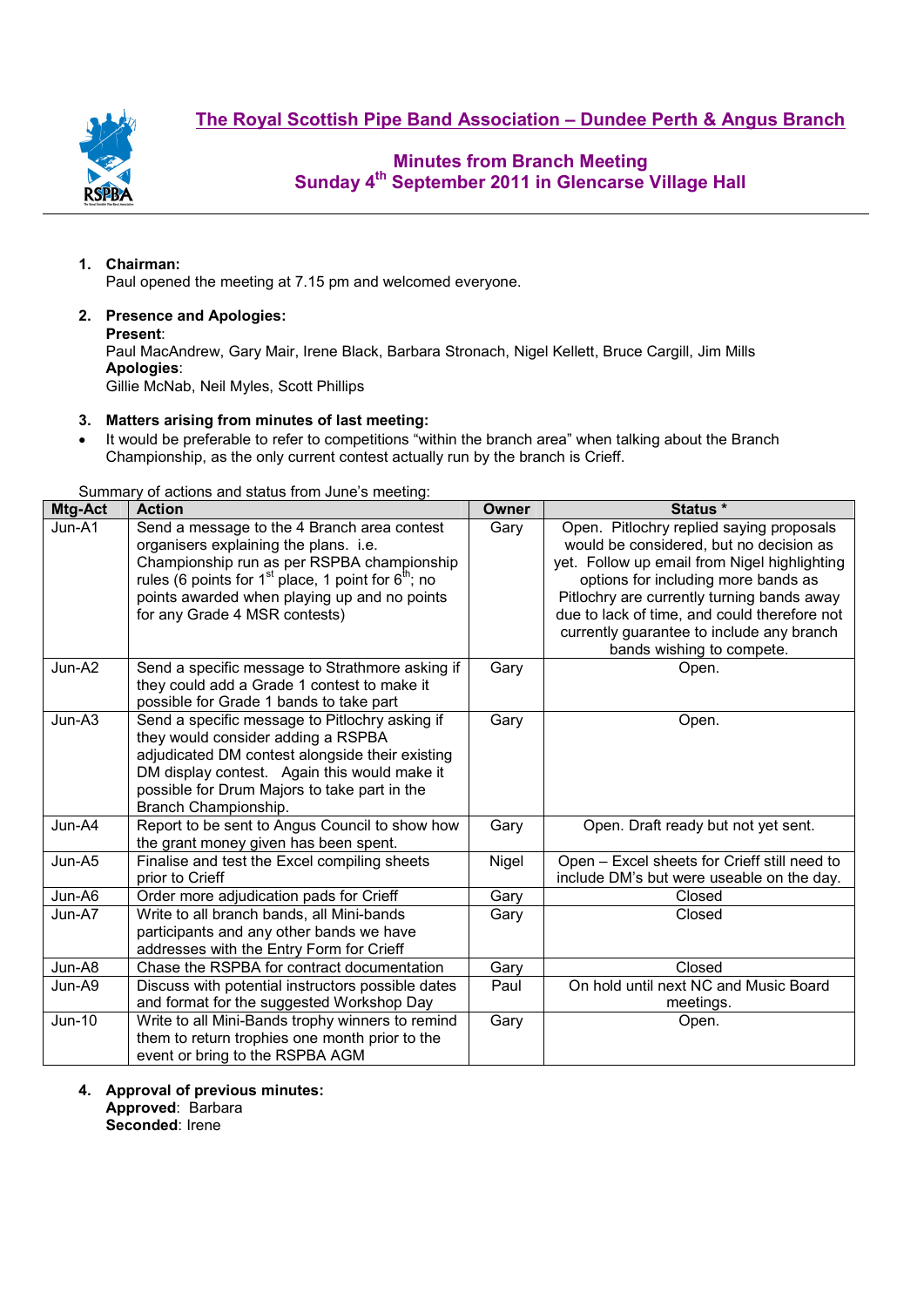

## **Minutes from Branch Meeting Sunday 4th September 2011 in Glencarse Village Hall**

### **5. Correspondence:**

- Information back from various sources regarding dates for future competitions.
- 31<sup>st</sup> March for L&B Mini-Bands
- $\bullet$  28<sup>th</sup> April for our own Mini-Bands
- (Gourock  $6^{th}$  May, Dunbar 12<sup>th</sup> May)

Secretary of Strathmore Games mentioned North of Scotland DM contest, hosted by RSPBA NE Scotland, used to be held at Old Meldrum and wondered if it could be resurrected. Gary to go back and explain about the existing North of Scotland Championship.

Clan MacBeth Pipe Band in the Netherlands is planning to take part in Perth in 2012. In the spring they contacted the RSPBA who apparently replied that Perth and Crieff were never held in the same year. (We believe this should have read "never in the same week" and was either written by mistake or misunderstood. Perth will be on the 12<sup>th</sup> August this year – the day after the Worlds. Gary to write back and confirm.

A branch band member wrote regarding a long serving member due to retire and wondering whether the RSPBA would make any award. Apparently, this is not generally done, other than for RSPBA officials.

#### **6. Treasurers Report:**

[figures confidential – available in a separate document] There was a difference of opinion regarding the RSPBA contest levy. Paul will check which percentage level applies to contests.

### **7. National Council Report:**

No National Council meeting since last branch meeting/

#### **8. Music Board Report:**

There has been no music board meeting since the last Branch meeting. Bruce mentioned, however, that the next meeting is due  $3<sup>rd</sup>$  October, and some work has started on gradings.

### **9. AOCB:**

#### **Review of Crieff contest**

- Everyone was generally impressed with the way it ran.
- Finale was a little bit disappointing, most of the crowd drifted away before Massed Bands, but mainly due to the onset of a heavy shower.
- A comment regarding the high admission price. Gary to write to Crieff and ask if a reduced ticket option would be possible for band members and supporters, even if purchased in advance, for example.
- Owen Sweeney had problems with the Street March due to the timing of the Grade 4 MSR contest, and was considering stating that any bands entering the MSR would be excluded from the Street March. The committee's view here was this might discourage bands from entering the MSR contest as the bands earn money from the Street March, and it might be better just to start the contest a little earlier.

### **Possible new Kinross contest**

- Nigel outlined plans for a possible new Pipe Band contest in May, to be combined with the existing Loch Leven Half Marathon and Feel Good Fair in Kinross. Both existing organisations are positive towards the move, but the current proposed date is Sat 12<sup>th</sup> May, which would clash with Dunbar.
- Nigel to explore alternative dates with the Road Runners and if a suitable date can be found, to present this to the committee for requesting to Headquarters.
- Funding would also have to be found, particularly for prizes. Nigel explained that it should be possible to get grant coverage for most other aspects, but the prize money is the difficult aspect.
- Paul suggested, if approaching local businesses for sponsorship, to aim for a 3 year contract where possible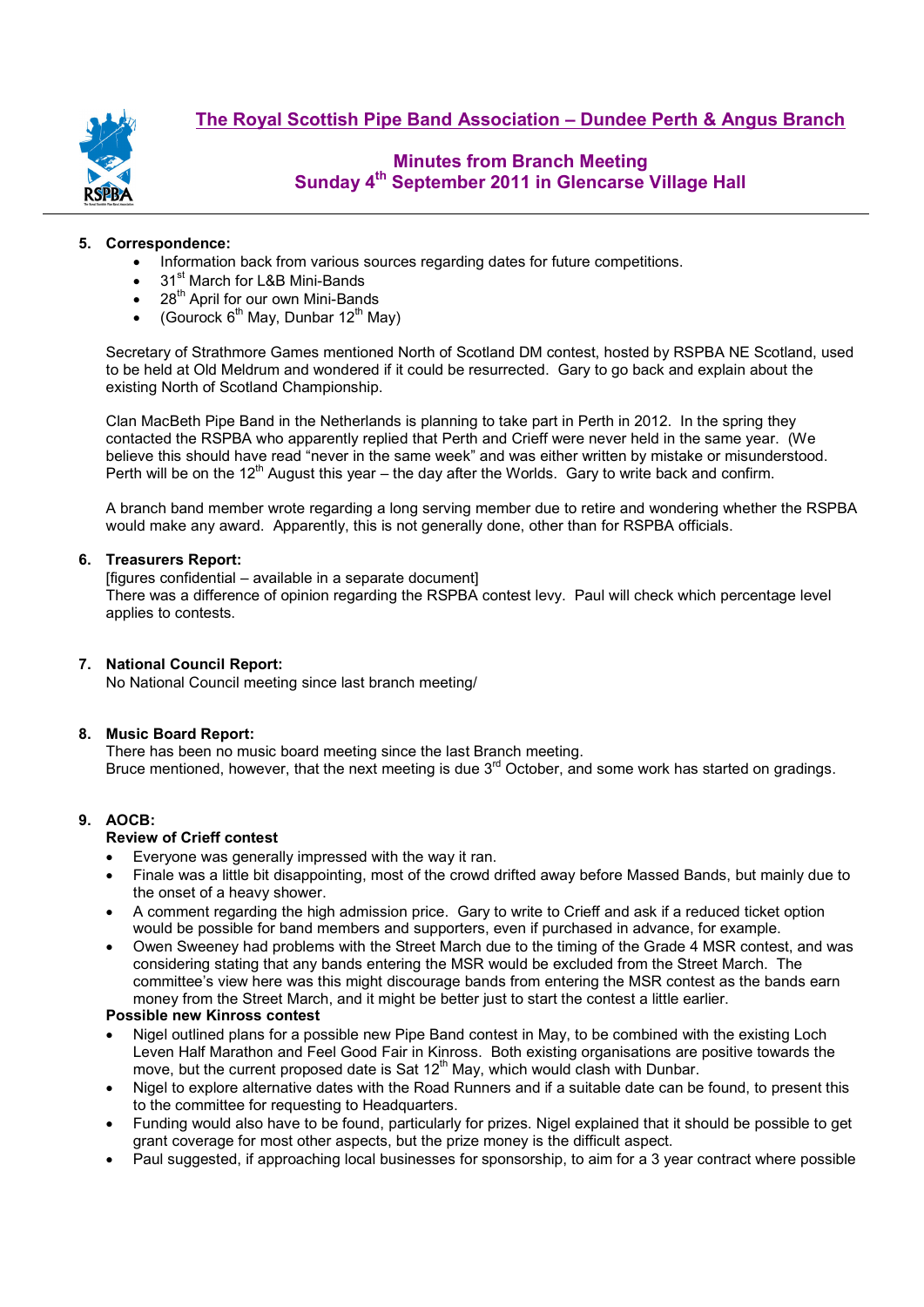

**The Royal Scottish Pipe Band Association – Dundee Perth & Angus Branch**

## **Minutes from Branch Meeting Sunday 4th September 2011 in Glencarse Village Hall**

## **AGM**

- Date for the AGM set for **Sunday 6th November at 7.00 pm**, no need for a committee meeting beforehand.
- Gary to send out the AGM reminder to all branch bands, inviting nominations for committee members prior to the AGM.

### **Branch Solos**

- The entry form was reviewed with a view to this being sent out to all branch bands at the same time as the AGM reminder.
- Drumming on pad, it should be stated that all entrants must never have **competed** with any band on the drums
- The Branch solos last year made a loss of £183, and some discussion surrounded how to make it profitable.
- Nigel to talk to the High School regarding possible use of canteen facilities (or just an area) to provide and sell food for ourselves.
- Time for the whole event to start approx. 9.30 am.

### **Scott Philips**

- Scott is now based in Manchester, and has already resigned from his own band. (Carnoustie) It is suggested
- that Carnoustie send an interim member to serve on the committee until new committee members can be

### • elected at the AGM.

### **Branch Championships**

• There was some discussion as to whether it would be acceptable to be eligible to win the branch trophy for the grade above if consistently playing up. The general consensus was that, although there are arguments for and against this, it would be very complicated to administer if any branch area contests were to restrict or even prevent playing up, which is quite likely in some cases.

### **Trophies.**

- One trophy from Crieff needs to be either replaced (up to £400) or re-plated, £100.
- The general consensus is to re-plate it as long as the engraving will still be visible. (Believed to be the case)
- Paul to confirm with the trophy shop and action.